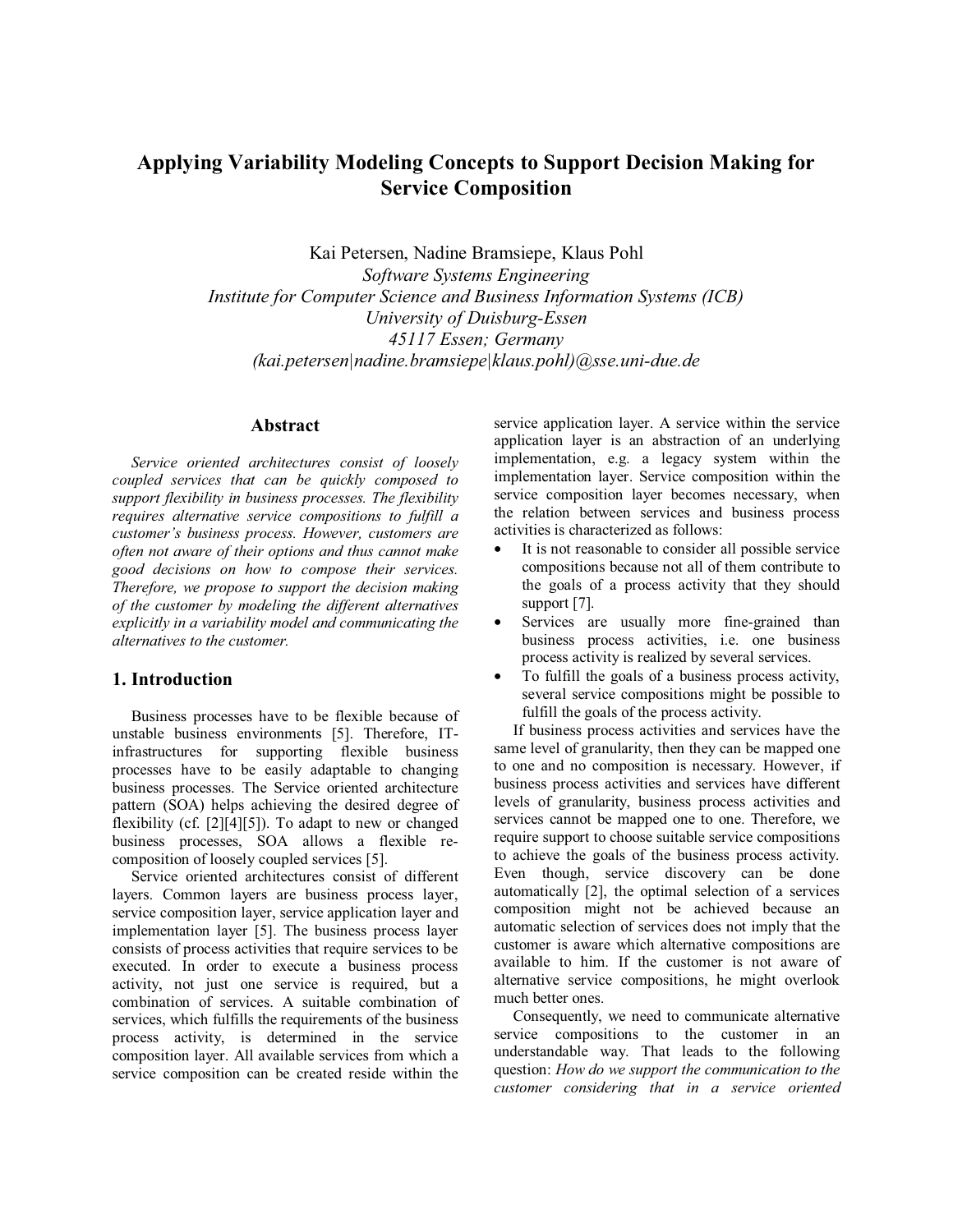*architecture many business process activities can be fulfilled by more than one combination of services?* 

Our approach is to explicitly model the alternative service compositions that are suitable to achieve the goals of a business process activity and to present them to the customer as a basis for decision making.

The contribution of this paper is to show, how the orthogonal variability modeling language (OVM), which we have introduced for managing the variability of software product lines [6], can be utilized to explicitly document and communicate variability [3] in service composition.

In the context of software product line engineering, variability is used to document and manage what varies between the members (applications) of a product line. For instance, applications in an e-shop product line can have many commonalities (e. g. authentication), but may vary in terms of the supported language, e.g. 'English', 'Spanish', and 'German'. Requirements engineering in product line engineering is on the one hand responsible for the definition of the variability and on the other hand for the selection of variants to define a specific product.

# **2. Supporting the Communication of Alternative Service Compositions with Variability Models**

For the documentation of alternative service compositions we propose to use our orthogonal variability modeling language (OVM) we introduced in [1]. Figure 1 shows an example of an OVM variability model.



Figure 1 The Orthogonal Variability Model

 A variation point ("what does vary") is represented by a triangle (see fig. 1, Language). The variants ("how does it vary") represent functionality and quality that can be chosen with regard to a specific variation point

(see fig. 1, English, German and Spanish). The continuous line connecting the variation point 'Language' and the variant 'English' defines that the selection is mandatory. The dotted lines connecting the variation point 'Language' and the variants 'German' and 'Spanish' specify that the selection is optional. The semicircle that connects the dotted lines defines that at least one of the two variants has to be selected (for further details on the OVM language can be found in [6]).

Based on our experience with variability modelling, we propose to use the OVM to communicate alternative service compositions to the customer. This has the following significant benefits:

- The model explicitly documents and visualizes alternative options for service composition.
- The model allows us to show the customers dependencies between different variants within the model, i.e. they become aware of what is feasible and what is not.
- The explicit documentation of alternatives makes the customer aware of what options he has to select service compositions. That helps him to make informed decisions.

The relationships between variability modeling and service composition are shown in the meta-model in figure 2, which is an extension of the OVM meta model that is presented in [6].



Figure 2 Meta Model of the OVM for Service Composition

The meta-model documents the fact that that a business process consists of one or many business process activities. A business process activity can be either a composition of process activities or an atomic process activity which is not further composed into sub activities.

On the lowest abstraction level of sub-activities (i.e. atomic activities), one variation point is attached to exactly one process activity.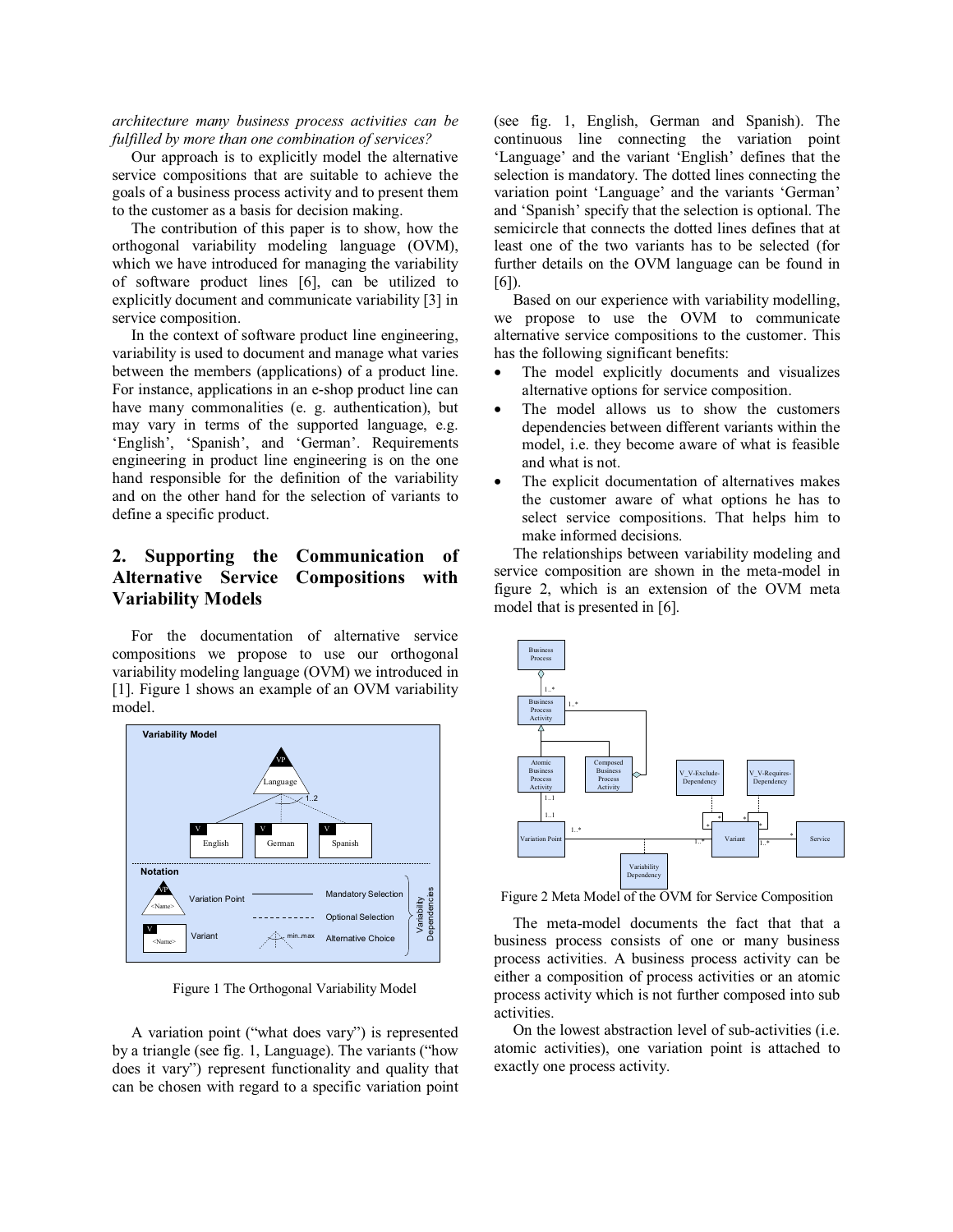*Variation Points:* Variation points are used to visualize and communicate to the customer, that there exist alternative service compositions to fulfil the goals of the business process activity.

One or several variants are associated with a variation point. A variant represents a composition of services which can or must be selected with respect to a specific variation point. A variant is associated with one or many variation points while a variation point is associated to one or many variants.

*Variants:* A variant is used to visualize and communicate to the customer one alternative to fulfil the goals of a business process activity.

Variant dependencies define whether a variant connected to the variation point has to be selected (mandatory variant) or can be selected (optional variant). Moreover, we can define how many variants have to be selected (e.g. at least two and at most four) with regard to a specific variation point.

*Variant Dependencies:* Variant dependencies are used to discuss with the customer whether services have to be selected or if the selection is optional.

Variant to variant dependencies (V\_V) can be documented through requires and exclude dependencies. Exclude dependencies define that one variant does not allow another variant to be selected. Include dependencies define that one variant requires another variant to be selected.

*Variant to Variant Dependencies:* Variant dependencies are used to communicate to the customer what is feasible. For instance, it is not beneficial for the customer when he selects one variant without selecting another one.

A variant is realized by one or several services while a service can be used by no variant (the service is available, but not needed) or several variants. Therefore, the selection of variants determines for the selection of services.

In the next section we present an example where we use a variability model to represent alternative service compositions explicitly to support the communication of these alternatives to the customer.

#### **3. Example**

In our example, a customer runs a shop with the business activities 'order product', 'bill customer' and 'distribute product'. He wants to support his process activity 'bill customer' with services. Therefore, services have to be discovered that support payment activities in general (e.g. automatically or manually).

The services application layer provides two possible combinations of services to support the process activity 'bill customer' (see Table 1).

Table 1 Alternative Compositions of Services

| <b>Composition 1</b> |                           |                             |              |
|----------------------|---------------------------|-----------------------------|--------------|
|                      | Services   calculatePrice | payDebitCard   printReceipt |              |
| <b>Composition 2</b> |                           |                             |              |
|                      | Services   calculatePrice | payCashReg.                 | printReceipt |

The first composition realizes the payment by debit card, the second composition the payment by cash.



Figure 3 OVM for the Activity "Bill Customer"

The two alternative compositions of services are explicitly modeled in an OVM, represented by the variants 'Debit Card' and 'Cash' (see figure 3). The explicit modeling enables the requirements engineer to communicate the alternative service compositions to the customer which fulfill the business process activity 'bill customer'. Thereby, the customer selects one of the alternative variants and he chooses the associated service composition. For instance, when the customer decides to bill the customer by debit card, he would achieve the desired functionality when the variant 'Debit Card' and thus the associated services 'calculatePrice', 'payCreditCard', and 'printReceipt' would be selected.

#### **4. Discussion**

By explicitly modelling alternative composition of services to fulfil a specific business process activity with OVM, we gain the following benefits:

The OVM enables the requirements engineer to communicate different alternatives of service compositions to the customer which are suitable to achieve the goals of an atomic business process activity (see e.g. bill customer in our example). Without making the customer aware of alternative options in an easy and understandable way, he might misunderstand alternatives or overlooks better ones.